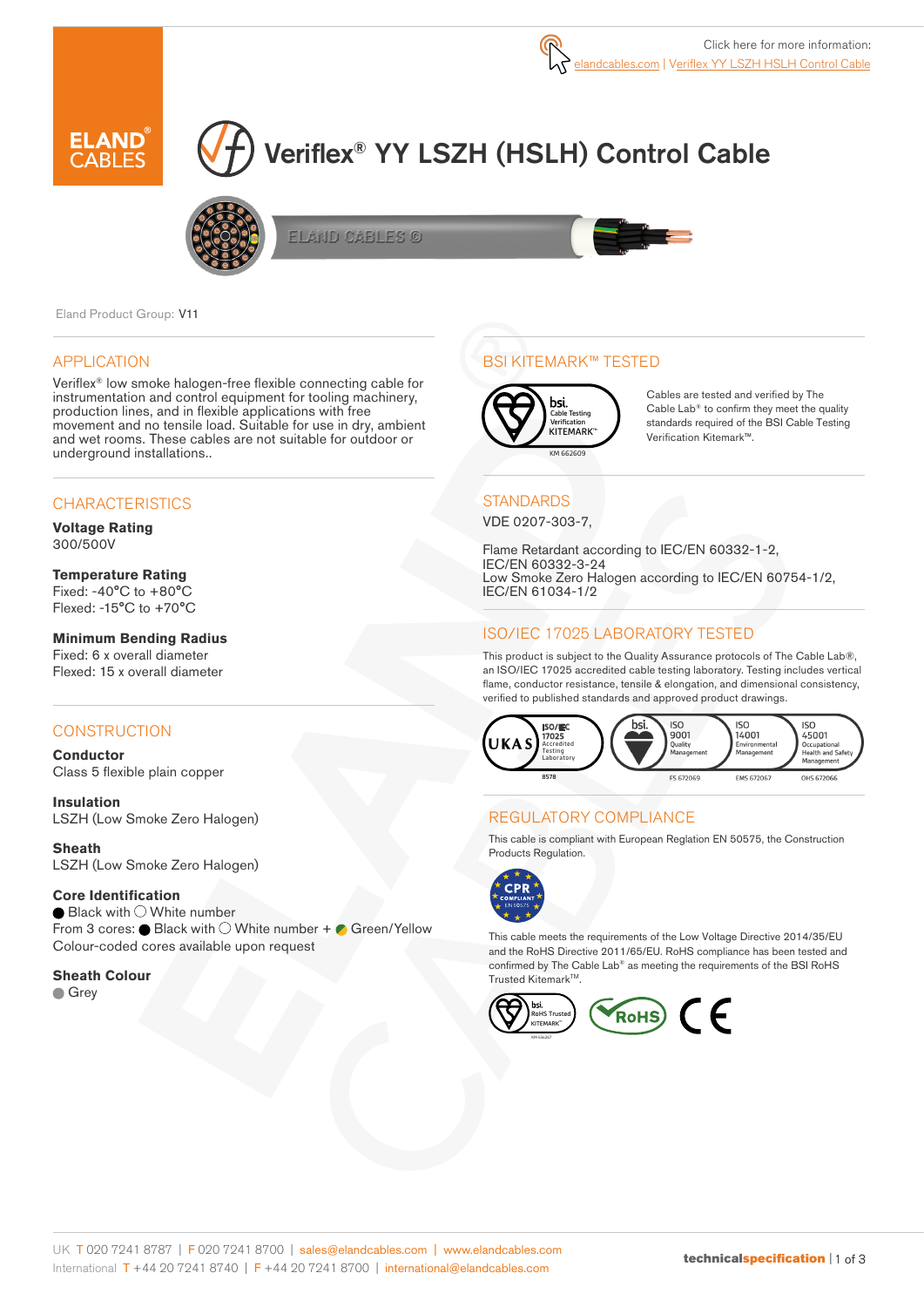# DIMENSIONS

| ELAND PART NO.  | NO. OF CORES   | NOMINAL CROSS<br><b>SECTIONAL AREA</b><br>mm <sup>2</sup> | NOMINAL THICKNESS<br>OF INSULATION<br>mm | NOMINAL THICKNESS<br>OF OUTER SHEATH<br>mm | NOMINAL OVERALL<br><b>DIAMETER</b><br>mm | NOMINAL<br><b>WEIGHT</b><br>kg/km |
|-----------------|----------------|-----------------------------------------------------------|------------------------------------------|--------------------------------------------|------------------------------------------|-----------------------------------|
| V1102001GR000   | $\mathbf{2}$   | 0.5                                                       | 0.40                                     | 0.7                                        | 4.8                                      | 36                                |
| V1102011GR000   | $\sqrt{2}$     | 0.75                                                      | 0.40                                     | 0.7                                        | 5.2                                      | 46                                |
| V1102021GR000   | $\mathbf{2}$   | $\mathbf{1}$                                              | 0.40                                     | 0.7                                        | 5.6                                      | 56                                |
| V1102031GR000   | $\mathbf{2}$   | 1.5                                                       | 0.40                                     | 0.8                                        | 6.4                                      | 73                                |
| V1102041GR000   | $\mathbf{2}$   | 2.5                                                       | 0.50                                     | 0.9                                        | 7.6                                      | 113                               |
| V1103001GR000   | 3              | 0.5                                                       | 0.40                                     | 0.7                                        | 5.1                                      | 44                                |
| V1103011GR000   | 3              | 0.75                                                      | 0.40                                     | 0.7                                        | 5.5                                      | 55                                |
| V1103021GR000   | 3              | $\mathbf{1}$                                              | 0.40                                     | 0.8                                        | 6.1                                      | 69                                |
| V1103031GR000   | 3              | 1.5                                                       | 0.40                                     | 0.8                                        | 6.8                                      | 91                                |
| V1103041GR000   | 3              | 2.5                                                       | 0.50                                     | 0.9                                        | 8.3                                      | 140                               |
| V1103051GR000   | 3              | $\overline{4}$                                            | 0.60                                     | $\mathbf{1}$                               | 10                                       | 210                               |
| V1103061GR000   | 3              | 6                                                         | 0.65                                     | 1.10                                       | 11.5                                     | 293                               |
| V1103071GR000   | 3              | 10                                                        | 0.75                                     | 1.40                                       | 14.9                                     | 500                               |
| V1103081GR000   | 3              | 16                                                        | 0.75                                     | 1.50                                       | 16.8                                     | 704                               |
| V1104001GR000   | $\overline{4}$ | 0.5                                                       | 0.40                                     | 0.7                                        | $5.5\,$                                  | 54                                |
| V1104011GR000   | 4              | 0.75                                                      | 0.40                                     | 0.8                                        | 6.2                                      | 70                                |
| V1104021GR000   | $\overline{4}$ | $\mathbf{1}$                                              | 0.40                                     | 0.8                                        | 6.7                                      | 85                                |
| V1104031GR000   | 4              | 1.5                                                       | 0.40                                     | 0.9                                        | 7.6                                      | 116                               |
| V1104041GR000   | $\overline{4}$ | 2.5                                                       | 0.50                                     | $\mathbf{1}$                               | 9.3                                      | 179                               |
| V1104051GR000   | 4              | $\overline{4}$                                            | 0.60                                     | 1.10                                       | 11.2                                     | 269                               |
| V1104061GR000   | $\overline{4}$ | 6                                                         | 0.65                                     | 1.20                                       | 12.8                                     | 374                               |
| V1104071GR000   | 4              | 10                                                        | 0.75                                     | 1.50                                       | 16.6                                     | 608                               |
| V1104081GR000   | $\overline{4}$ | 16                                                        | 0.75                                     | 1.60                                       | 18.7                                     | 844                               |
| V1104091GR000   | 4              | 25                                                        | 0.90                                     | $\overline{2}$                             | 23.6                                     | 1327                              |
| V1104101GR000   | $\overline{4}$ | 35                                                        | 0.95                                     | 2.20                                       | 27.2                                     | 1790                              |
| V1105001GR000   | 5              | 0.5                                                       | 0.40                                     | 0.8                                        | 6.2                                      | 64                                |
| V1105011GR000   | 5              | 0.75                                                      | 0.40                                     | 0.8                                        | 6.7                                      | 83                                |
| V1105021GR000   | 5              | $\overline{1}$                                            | 0.40                                     | 0.9                                        | 7.5                                      | 104                               |
| V1105031GR000   | 5              | 1.5                                                       | 0.40                                     | 0.9                                        | 8.3                                      | 136                               |
| V1105041GR000   | 5              | 2.5                                                       | 0.50                                     | 1.10                                       | 10.3                                     | 213                               |
| V1105051GR000   | 5              | $\overline{4}$                                            | 0.60                                     | 1.20                                       | 12.4                                     | 321                               |
| V1105061GR000   | 5              | 6                                                         | 0.65                                     | 1.30                                       | 14.3                                     | 447                               |
| V1105071GR000   | 5              | $10$                                                      | 0.75                                     | 1.60                                       | 18.4                                     | 760                               |
| V1105081GR000   | 5              | 16                                                        | 0.75                                     | 1.80                                       | 20.9                                     | 1064                              |
| V1105091GR000   | 5              | 25                                                        | 0.90                                     | 2.20                                       | 26.4                                     | 1673                              |
| V1107001GR000   | 7              | 0.5                                                       | 0.40                                     | $0.8\,$                                    | 6.7                                      | 81                                |
| V1107011GR000   | $\,7$          | 0.75                                                      | 0.40                                     | 0.9                                        | 7.5                                      | 108                               |
| V1107021GR000   | 7              | $\mathbf{1}$                                              | 0.40                                     | 0.9                                        | 8.1                                      | 130                               |
| V1107031GR000   | $\,7$          | 1.5                                                       | 0.40                                     | $\mathbf{1}$                               | 9.2                                      | 177                               |
| V1107041GR000   | $\overline{7}$ | 2.5                                                       | 0.50                                     | 1.10                                       | 11.2                                     | 277                               |
| V1107051GR000   | $\,7$          | $\overline{4}$                                            | 0.60                                     | 1.30                                       | 13.7                                     | 423                               |
| V1107061GR000   | $\,7$          | 6                                                         | 0.65                                     | 1.40                                       | 15.7                                     | 593                               |
| V1108001GR000   | $\,8\,$        | 0.5                                                       | 0.40                                     | $0.9\,$                                    | $7.5\,$                                  | 95                                |
| V1108021GR000   | 8              | $\mathbf{1}$                                              | 0.40                                     | 1                                          | $\hbox{9}$                               | 150                               |
| V1108031GR000   | 8              | 1.5                                                       | 0.40                                     | $\mathbf{1}$                               | 10                                       | 200                               |
| V1112001GR00000 | 12             | 0.5                                                       | 0.40                                     | $\mathbf{1}$                               | 9.1                                      | 139                               |
| V1112011GR00000 | 12             | 0.75                                                      | 0.40                                     | $\mathbf{1}$                               | 9.9                                      | 179                               |
| V1112021GR00000 | 12             | $\mathbf{1}$                                              | 0.40                                     | 1.10                                       | 10.9                                     | 225                               |